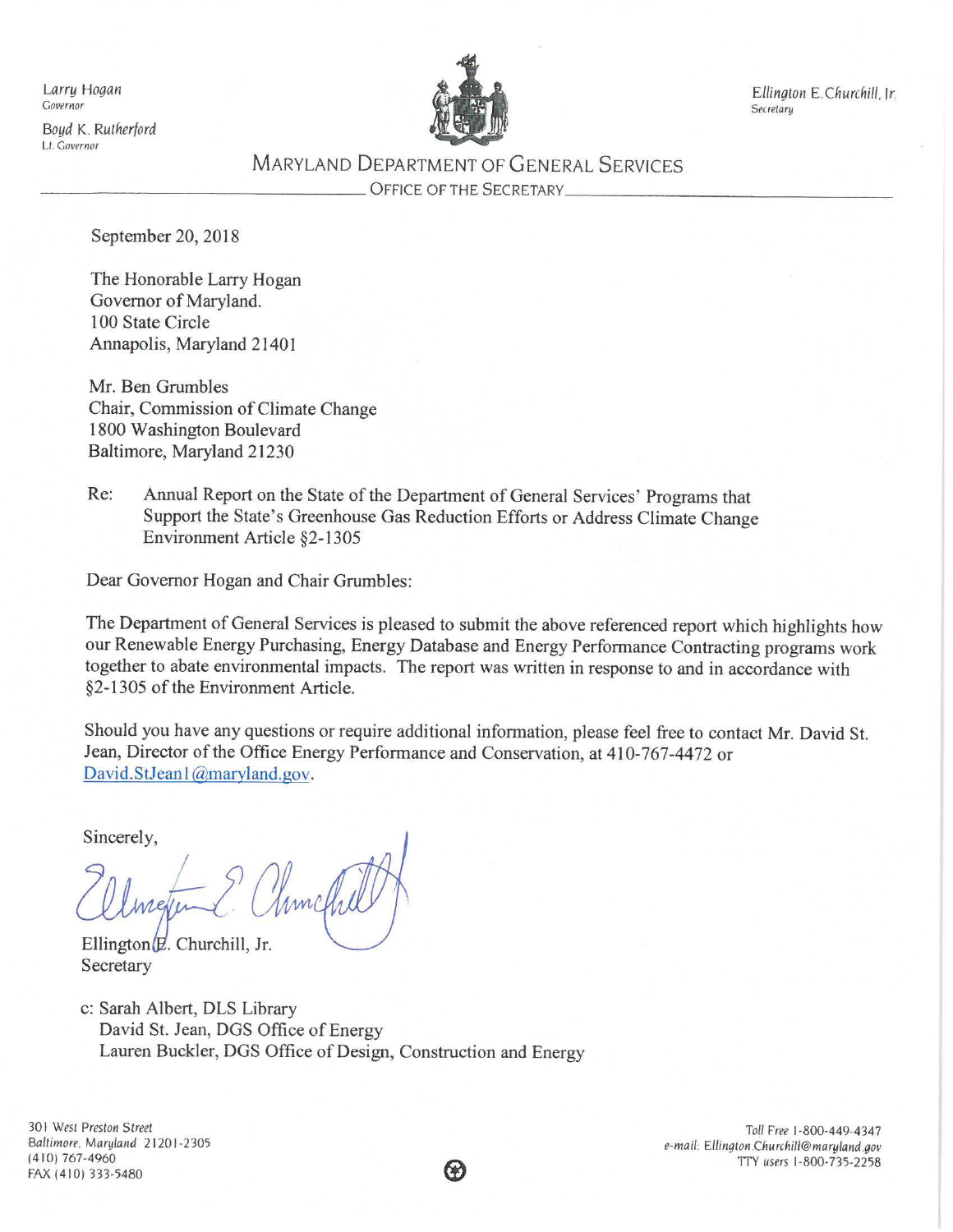# **Annual Report on the Status of Department of General Services Programs that Support the State's Greenhouse Gas Reduction Efforts or Address Climate Change**

September 20, 2018

In accordance with §2-1305 of the Environmental Article, the Department of General Services (DGS) submits its annual report to the Governor and the Maryland Commission on Climate Change on the status of programs that support the State's Greenhouse Gas Reduction Act (GGRA) efforts or address Climate Change. This report will highlight how the State's Energy Performance Contracting program and renewables purchasing reduces greenhouse gases and other air pollutants. This report shows estimated greenhouse gas reductions for the years 2010 through the 2017 calendar year.

#### **DGS Energy Office**

The DGS Office of Energy Performance and Conservation ("Energy Office") performs three primary functions that positively contribute to the State's greenhouse gas reduction efforts. The Energy Office purchases renewable energy, operates the Energy Performance Contracting (EPC) program, and manages a statewide utility tracking database. Beyond these primary functions, the Energy Office also engages in pilot programs, such as retro-commissioning existing State facilities, and fields calls from agencies on various energy-related topics. The following describes each primary function in more detail.

#### **Utility Bill Tracking Database**

The Energy Office maintains a statewide utility database that tracks energy consumption and cost for all state-owned and leased facilities. The database allows the Energy Office and other agencies to analyze their energy consumption patterns over time in order to identify poor performing facilities and to track the progress of facilities undergoing energy efficiency projects. The database is used extensively during the development, measurement and verification stages of EPCs. It also is an instrumental tool that enables the State to pursue money saving strategies for energy purchasing.

#### **Energy Commodities Purchasing**

The Energy Office purchases over \$215 million annually of energy commodities (electricity, natural gas, and bottled gas), using purchasing strategies that in FY17 allowed the State to avoid \$24 million in energy expenses. Included in the energy commodity purchases are three 20-year Power Purchase Agreements (PPAs) of renewable energy from two utility scale wind installations, and one solar installation.

• Mount St. Mary's Solar - 13 MW installation, 12,968 MWh/year. Delivery began July 2012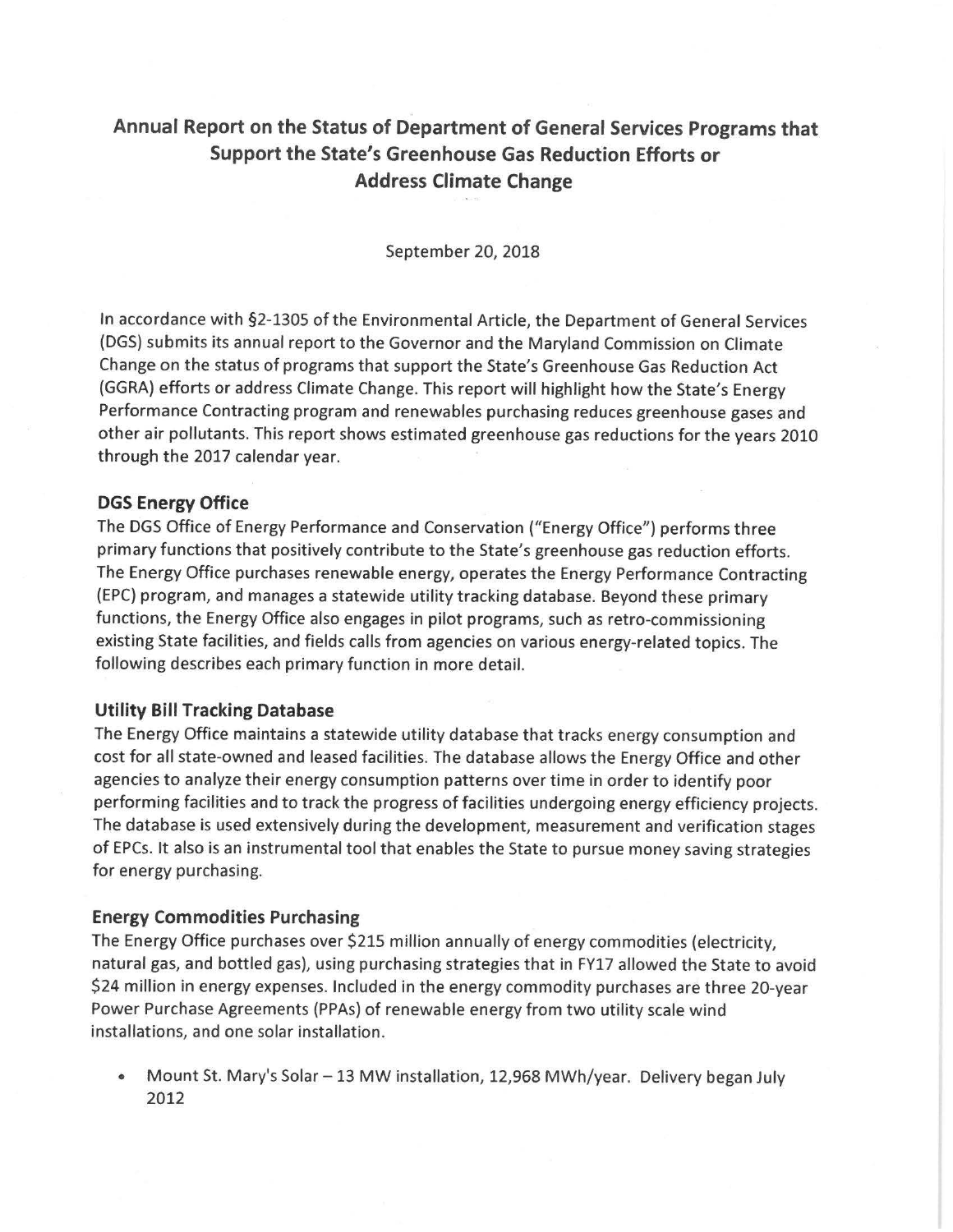Department of General Services Greenhouse Gas Reduction/Climate Change Efforts September 20, 2018

- Roth Rock Wind 10 MW installation, 30,605 MWh/year. Delivery began August in 2011
- Pinnacle 55.2 MW installation, 173,542 MWh/year. Delivery began December 2011

DGS currently has Solar PV installations at four agency buildings, with total capacity of 432 kW and generating approximately 520,000 kWh per year:

- Tawes State Office Building 580 Taylor Avenue. Annapolis 126 kW
- John R. Hargrove, Sr. DC & MS Center -700 E. Patapsco Ave. Baltimore 106 kW
- Elkton DC & MS Center -170 E. Main St. Elkton 74 kW
- Ellicott City DC & MS Center -3451 Courthouse Dr. Ellicott City 126 kW

As of 2017, the RECs produced by these facilities surpass the State's RPS requirement.

# **Energy Performance Contracting (EPC)**

An EPC is a multi-million-dollar construction project in which the cost of the project is paid for over time through guaranteed annual energy and operational savings. The Energy Office drafts and manages the contract that defines the processes and requirements of an EPC, and prequalifies the Energy Service Companies (ESCO) that will perform each project. The ESCOs provide the energy savings guarantee for each project. The Energy Office has been managing the State's EPC program since 2003, during which time 29 EPC projects have been initiated. The EPC program is the State's greatest single contributor to the development of energy efficiency and energy conservation strategies within State facilities.

## **EPC Results**

The EPC program, as a whole, has provided considerable cost-effective energy savings and GHG reductions since its inception. Table A below indicates energy savings and CO2 reductions associated with EPC projects since 2010.

## **TABLE A**

| <b>PROJECT</b>                      | Construction<br>Completion<br>Date | <b>Overall Annual</b><br><b>Energy Reduction</b><br>MMBTU <sup>1</sup> | <b>Annual CO2</b><br><b>Reduction</b><br><b>Tons</b> |
|-------------------------------------|------------------------------------|------------------------------------------------------------------------|------------------------------------------------------|
| <b>DHMH-Spring Grove Hospital</b>   | 02/01/10                           | 267,504                                                                | 14,979                                               |
| <b>University of Baltimore</b>      | 02/28/10                           | 31,465                                                                 | 2,990                                                |
| <b>Veterans Affairs</b>             | 05/31/10                           | 1,999                                                                  | 253                                                  |
| <b>UMCES-Horn Point Lab</b>         | 10/01/10                           | 12,652                                                                 | 1,253                                                |
| <b>Work Force Technology Center</b> | 12/01/10                           | 14,593                                                                 | 1,421                                                |
| <b>DGS Buildings</b>                | 01/01/11                           | 60,730                                                                 | 5,979                                                |
| <b>MDA-Agriculture</b>              | 02/01/11                           | 7,618                                                                  | 963                                                  |

<sup>&</sup>lt;sup>1</sup> The energy reduction figures are for all fuel sources associated with a project (electricity, natural gas, fuel oil, etc.) converted to millions of Btus. Figures provided by ESCOs in their Phase II proposals as part of their savings guarantee. Actual savings for most projects have been higher.